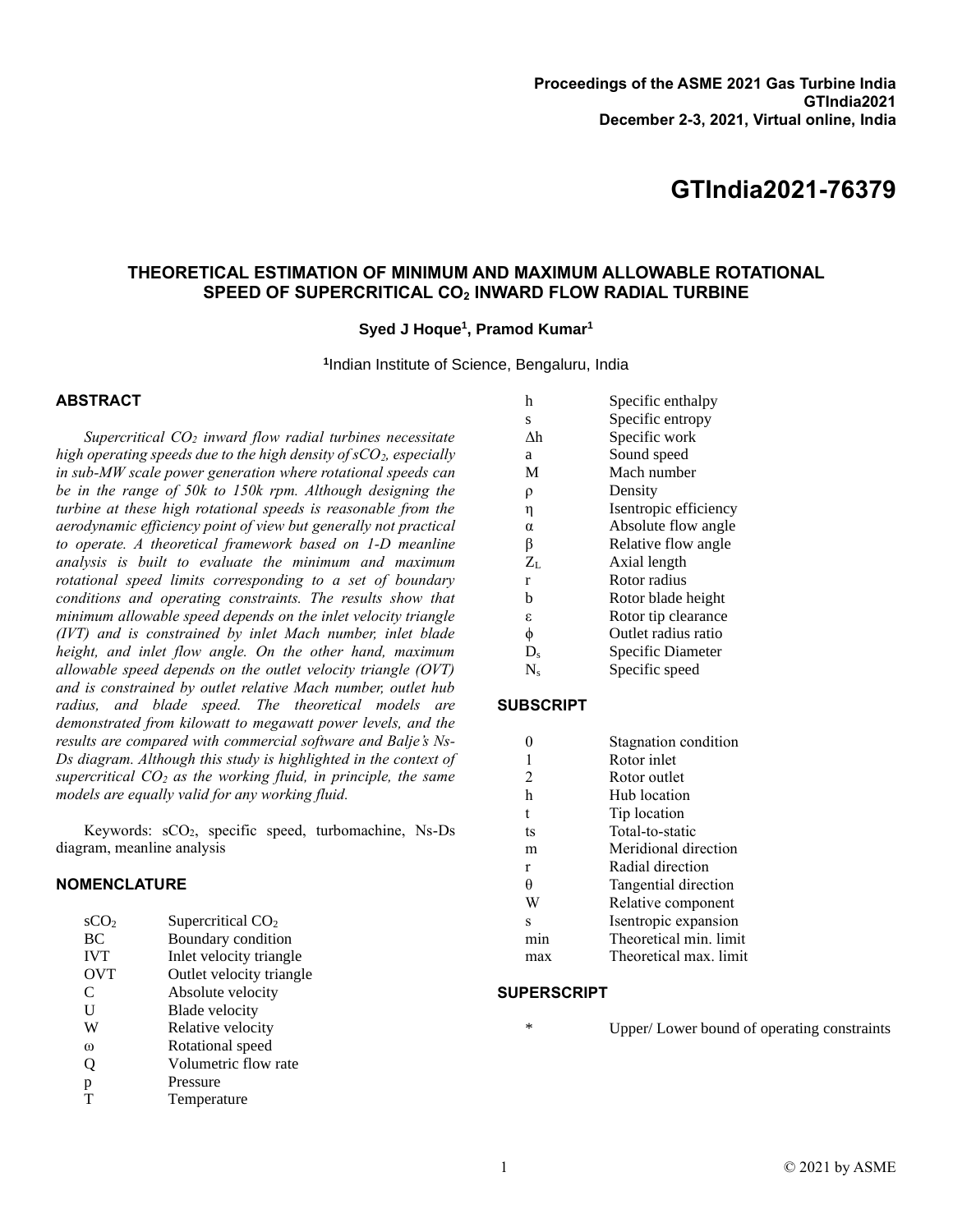# **1. INTRODUCTION**

Supercritical  $CO<sub>2</sub>$  (sCO<sub>2</sub>) is gaining popularity amongst researchers as the potential working fluid for the next generation thermal power plants.  $CO<sub>2</sub>$  has a lower critical temperature of 31.1 °C and critical pressure of 73.8 bar, respectively.  $CO<sub>2</sub>$  at its supercritical state exhibits excellent heat transfer properties and chemical stability over a wide range of pressures and temperatures. Presently, sCO<sub>2</sub> technologies are focused on smallscale power generation applications in the field of nuclear power plants[1],[2], concentrated solar power plants [3], and waste heat recovery plants [4]. Inward flow radial turbines are economical for small-scale power generation due to their simple and compact design. The high density of  $sCO<sub>2</sub>$  leads to smaller and compact turbine sizes with high rotational speed. Echogen [5] made a size comparison between a 10 MWe conventional steam turbine and a  $sCO<sub>2</sub>$  turbine, showing that the  $sCO<sub>2</sub>$  turbine is at least five times smaller than the steam turbine. The single-phase operation of  $sCO<sub>2</sub>$  leads to low blade erosion even at high temperatures [6]. Also, the low viscosity of  $sCO<sub>2</sub>$  reduces losses in turbines. Small size, high rotational speed, and low viscous losses enable the exploration of newer operating regimes and geometries that were unfeasible for air or steam turbines. Hence, there is a need to develop new methodologies, which can design turbomachines at a much lower speed with good efficiencies. This work tries to create a groundwork for the design process by determining the lower and upper limits of rotational speed corresponding to a set of boundary conditions and operating constraints.

#### **2. RADIAL TURBINE OPERATING SPEEDS**

The preliminary design of radial turbine requires boundary conditions across the turbine and shaft rotational speed. Stagnation temperature  $(T_{01})$  and stagnation pressure  $(p_{01})$  at the turbine inlet, stagnation or static pressure ( $p_{02}$  or  $p_2$ ) at the outlet, and mass flow rate  $(m)$  are the most used boundary conditions. In this study, subscripts 1 and 2 refer to the rotor inlet and outlet locations, respectively. These boundary conditions are generally obtained from the thermodynamics cycle analysis or heat and mass balance diagram. On the other hand, the rotational speed  $(\omega)$  of the radial turbine is generally selected using either empirical correlations or from experience.

Balje's specific speed – specific diameter diagram [7] is the most widely used empirical correlation for turbomachinery design. The specific speed  $(N<sub>s</sub>)$  and specific diameter  $(D<sub>s</sub>)$  are defined as

$$
N_s = \frac{\omega \sqrt{Q_2}}{\Delta h^{3/4}} \tag{1}
$$

$$
D_{s} = \frac{2 r_1 \Delta h^{1/4}}{\sqrt{Q_2}}\tag{2}
$$

where,  $\omega$  is turbine rotational speed,  $Q_2$  is the volumetric flow rate at the rotor outlet,  $\Delta h$  is specific work and  $r_1$  is rotor inlet radius, all in SI units. Fig. 1 is the Ns-Ds diagram (reproduced in

SI units), applicable to the radial turbine, which is a subset of Balje's original Ns-Ds diagram for turbines.



**FIGURE 1:** BALJE'S Ns-Ds DIAGRAM FOR RADIAL TURBINE

The contours of this diagram represent the experimental results of total-to-static isentropic efficiency  $(\eta_{ts})$  of radial turbine as a function of specific speed and specific diameter. The diagram shows the maximum efficiency occurs at a specific speed and specific diameter around 0.58 and 3.0, respectively. Hence, all the meanline methodologies available in open literature suggest designing the turbine near this point [8]–[11].

Eq. 1 shows that the high density (or low volumetric flow rate) of sCO<sub>2</sub> necessitates a high rotational speed at the designpoint if a specific speed of 0.58 is to be maintained.



RADIAL TURBINE FOR VARIOUS POWER SCALES CORRESPONDING TO BCs OF TABLE 1,  $Ns = 0.58$ , AND  $Ds = 3$ 

Fig. 2 shows the variation of required turbine rotational speed for various power scales (30 kW to 5 MW), while specific speed and specific diameter are maintained at 0.58 and 3.0,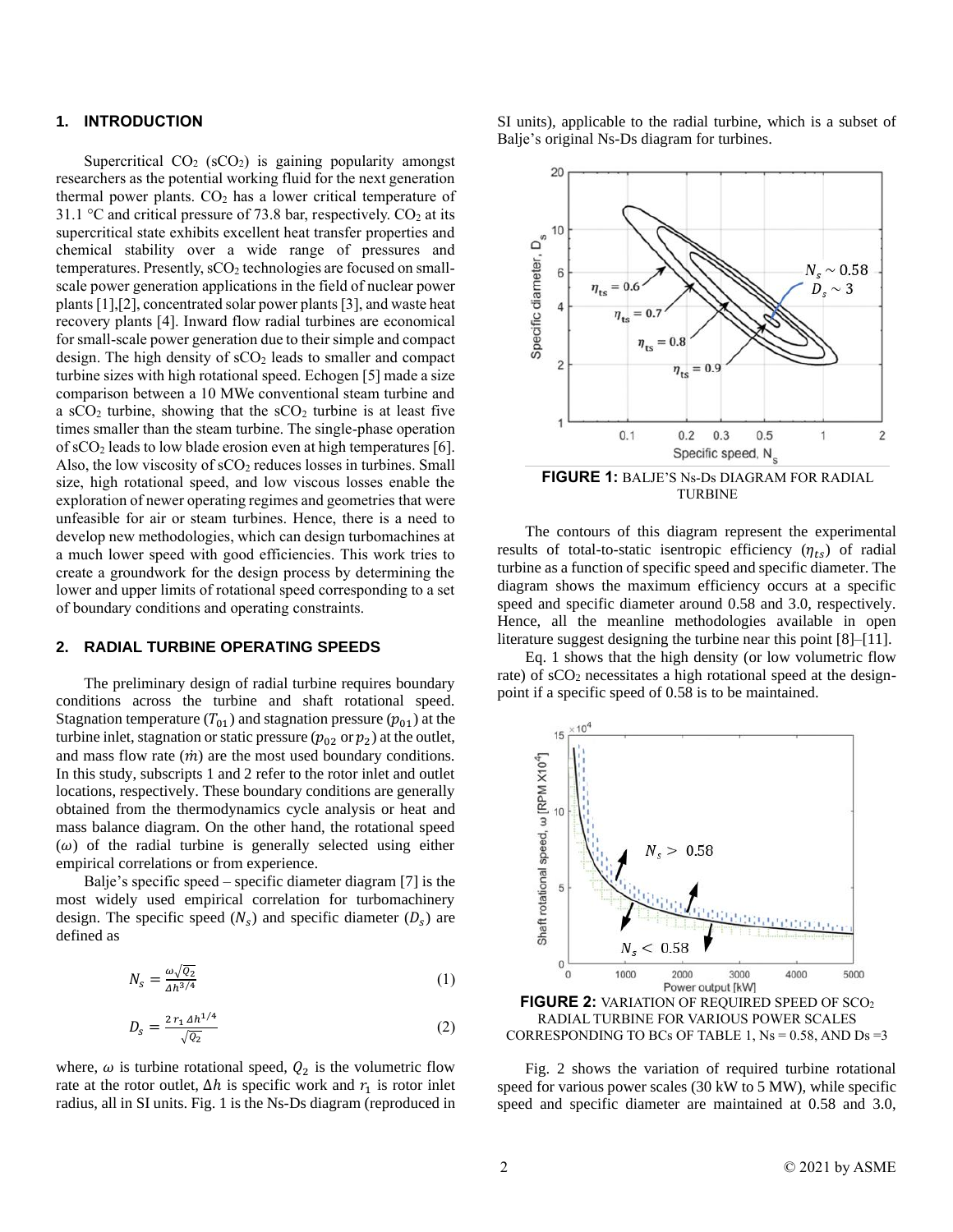respectively. Table 1 lists the boundary conditions used in Fig. 2. These are typical boundary conditions used for  $sCO<sub>2</sub>$  waste heat recovery turbines [12], [13]. Massflow rate is varied according to the scale of power output.

**TABLE 1:** BOUNDARY CONDITIONS OF A TYPICAL WASTE HEAT RECOVERY sCO2 TURBINE

| Boundary conditions                         |     |  |
|---------------------------------------------|-----|--|
| Inlet stagnation pressure, $p_{01}$ (bar)   | 150 |  |
| Inlet stagnation temperature, $T_{01}$ (°C) |     |  |
| Outlet static pressure, $p_2$ (bar)         | 100 |  |

The figure shows that the required rotational speed increases as the scale of power generation decrease. In the sub-MW scale, the required rotational speed significantly increases from 50k rpm for 1000 kW power output to around 150k rpm for 30 kW power output.

Practically, it is extremely challenging to design a turbine at these high rotational speeds to maintain a specific speed of 0.58. Major limitations could arise from the rotodynamic and material strength to sustain such high rotational speeds. In these cases, a lower operating speed ( $N_s < 0.58$ ) with some loss in efficiency is a more practical choice.

In contrast, there could be instances when the required rotational speed to maintain a specific speed of 0.58 is very low. This could happen for large scale power output or low specific power output. However, sometimes the turbine is forced to operate at a higher speed due to some practical reason. For example, if the turbine is coupled with the compressor, which runs at a higher speed.

One can conclude from the above discussions that depending on the practical situation, the actual rotational speed of the turbine might be lower (low specific speed) or higher (high specific speed) than the recommended one. Referring to Fig. 2, the region below the  $N_s = 0.58$  curve represents design-points for low specific speeds and above the curve represents designpoints for high specific speeds. As the actual design point differs from the  $N_s = 0.58$  curve, the efficiency of the turbine decreases, making a design point too far from the curve unfeasible. A design could be unfeasible due to various reasons such as low efficiency, unacceptable geometry, or some unwanted flow features inside the turbine. These practical restrictions limit the maximum and minimum allowable rotational speed corresponding to a boundary condition beyond which no feasible design exists. These practical limitations are termed 'operating constraints' in this study and are discussed subsequently.

In this study, a MATLAB® [14] based meanline algorithm is developed to find the minimum and maximum rotational speed limits, which is integrated with the REFPROP® [15] fluid database.

### **3. OPERATING CONSTRAINTS**

Fig. 3 shows the 3D model of a radial turbine rotor and its meridional view. Velocity triangles and basic geometrical dimensions as blade height (*b*), radius (*r*), and axial length  $(Z_L)$ , are shown at the mean locations of the inlet (point A) and outlet (point B). Theoretically, a large number of different radial turbines can be designed operating under the same boundary conditions and developing the same power where each design point would give a unique set of rotational speed, velocity triangles, and geometrical dimensions. However, in practice, the flow and geometrical parameters are limited by the 'operating constraints,' limiting the minimum and maximum value of rotational speed.



**FIGURE 3:** GEOMETRIC AND FLOW PARAMETERS OF A RADIAL TURBINE ROTOR (a) 3D MODEL (b) MERIDIONAL VIEW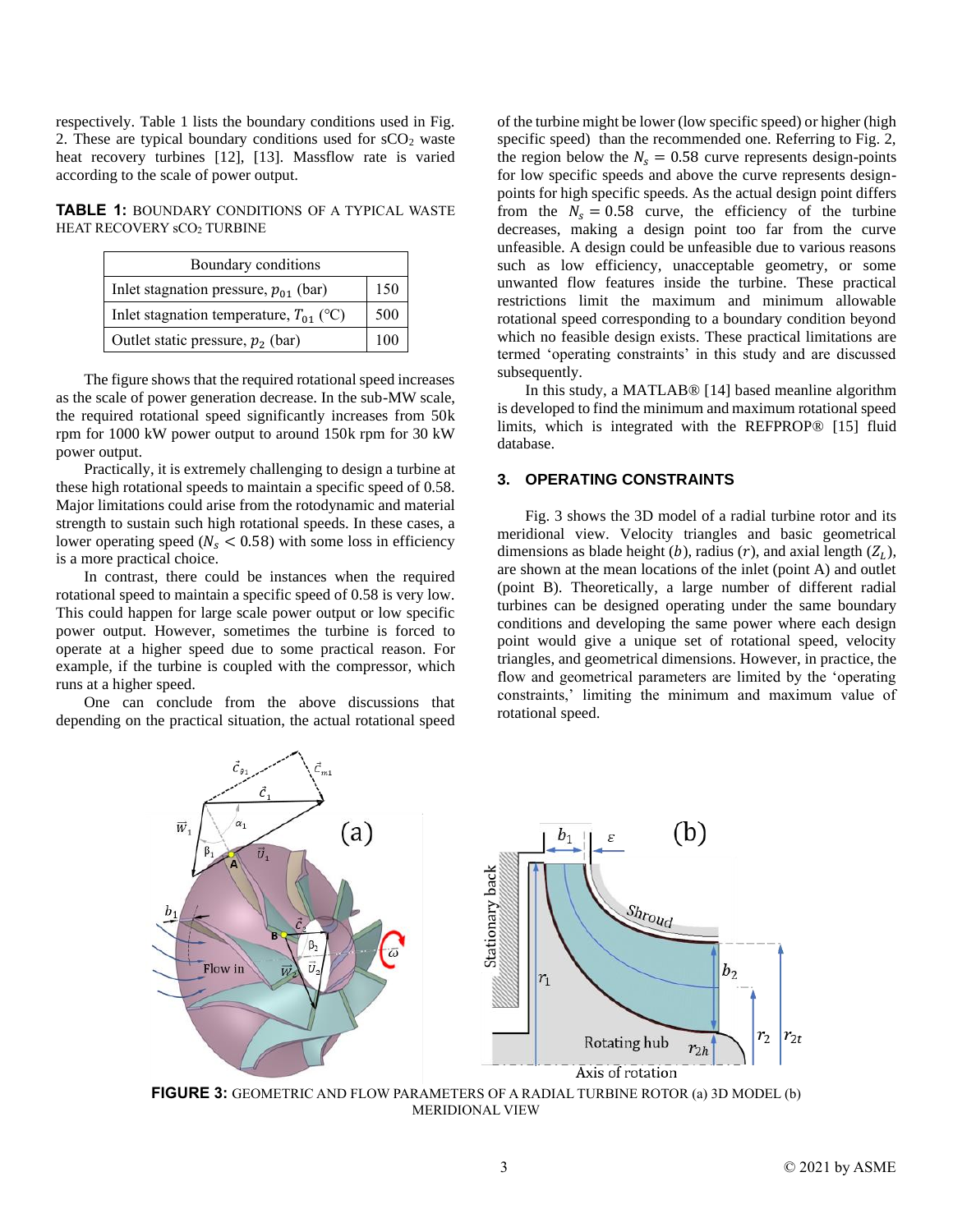Here, the term operating constraint combines all the practical restrictions applicable to the radial turbine design, such as geometric size limitations, material strength, manufacturing capability, and flow physics limitations. These constraints range over an upper and lower limit. Table 2 lists various operating constraints used in this study and their boundness discussed below.

**TABLE 2:** OPERATING CONSTRAINTS, TYPES, AND **BOUNDNESS** 

| Operating<br>constraint   | Symbol       | Constraint<br>Type        | <b>Boundness</b> |
|---------------------------|--------------|---------------------------|------------------|
| Blade height              | $h^*$        | Geometric                 | Lower            |
| Mach number               | $M^*$        | Flow                      | Upper            |
| Blade tangential<br>speed | $II^*$       | Material                  | Upper            |
| Hub (Shaft)<br>radius     | $r_h^*$      | Material /<br>Rotodynamic | Lower            |
| Inlet flow angle          | $\alpha_1^*$ | Flow                      | Upper            |

(i) Blade height: The blade height of the rotor is a geometric constraint, which is bounded by its lower limit. In a radial turbine, blade height at the inlet location  $(b_1)$  is the smallest. However, the minimum limit of  $b_1$  is governed by the manufacturing limitations and flow restrictions due to flow passage dimension at inlet. As the inlet blade height decreases, passage becomes narrow, and frictional losses increase because of flow restriction. Also, a small blade height leads to a sizeable relative tip clearance gap  $(\varepsilon/b)$ , causing high leakage losses. So, for all practical purposes, inlet blade height must be above a minimum threshold blade height.

(ii) Mach number: Mach number represents the effect of compressibility, flow losses, and massflow choking. Any turbine operating at high values of Mach number exhibits more losses and flow instabilities that are undesirable for turbine operations. In radial turbines, Mach number associated inlet absolute flow velocity  $(M_1)$  and outlet relative flow velocity  $(M_{w2})$  are most important. M<sup>1</sup> represents the losses at the stator outlet and rotor inlet, and  $M_{w2}$  represents the losses at the rotor throat and outlet conditions. So, all turbine design procedures, apart from few exceptions, restrict the maximum Mach number below unity.

(iii) Blade tangential speed: The upper bound of blade tangential speed is restricted by the strength of the turbine rotor material. Centrifugal stress is generated by the rotational motion of the rotor, which must be lower than the strength of the rotor material for safe operations. As the centrifugal stress is proportional to the distance from the rotational axis, the inlet radius being the largest in a radial turbine bears the highest stress. In the case of non-radial blading at the inlet (i.e., nonzero metal angle at the inlet), rotational speed leads to bending stresses along the blade height. Therefore, a limit to the maximum allowable value of blade tangential speed is imposed for safer operations.

(iv) Hub radius: The lowest radius of the hub is limited by the shaft radius where the rotor is mounted. The minimum shaft radius is selected based on the material strength and rotodynamic analysis, which is out of the scope of this study. However, it can be appreciated that the shaft radius limits the minimum allowable hub radius.

(v) Inlet flow angle: Referring to the IVT of Fig. 3, inlet absolute flow angle  $(\alpha_1)$  decides the ratio of tangential flow to the meridional flow. A high  $\alpha_1$  results in a lower massflow rate through the turbine and ultimately causes lower power output. Standard radial turbine design procedures suggest that the value of  $\alpha_1$  should be less than 80° [11], [16]. Hence, there exists an upper limit of  $\alpha_1$ .

There could be more operating restrictions apart from what is discussed above. However, these restrictions are sufficient to develop theoretical models for the minimum and maximum rotational speeds in this study.

#### **4. THEORETICAL MINIMUM ROTATIONAL SPEED**

Theoretical minimum rotational speed  $(\omega_{min})$  of a turbine represents the lowest possible operating speed corresponding to a set of boundary conditions and operating constraints. Fig. 4 shows various components of the inlet velocity triangle (IVT).



**FIGURE 4:** INLET VELOCITY TRIANGLE OF RADIAL TURBINE

From thermodynamics, the total-to-static isentropic efficiency of the turbine is defined as

$$
\eta_{ts} = \frac{h_{01} - h_{02}}{h_{01} - h_{2s}} = \frac{\Delta h}{\Delta h_s} \tag{3}
$$

Euler's equation of turbomachines equates specific work with the change in angular momentum from inlet to outlet as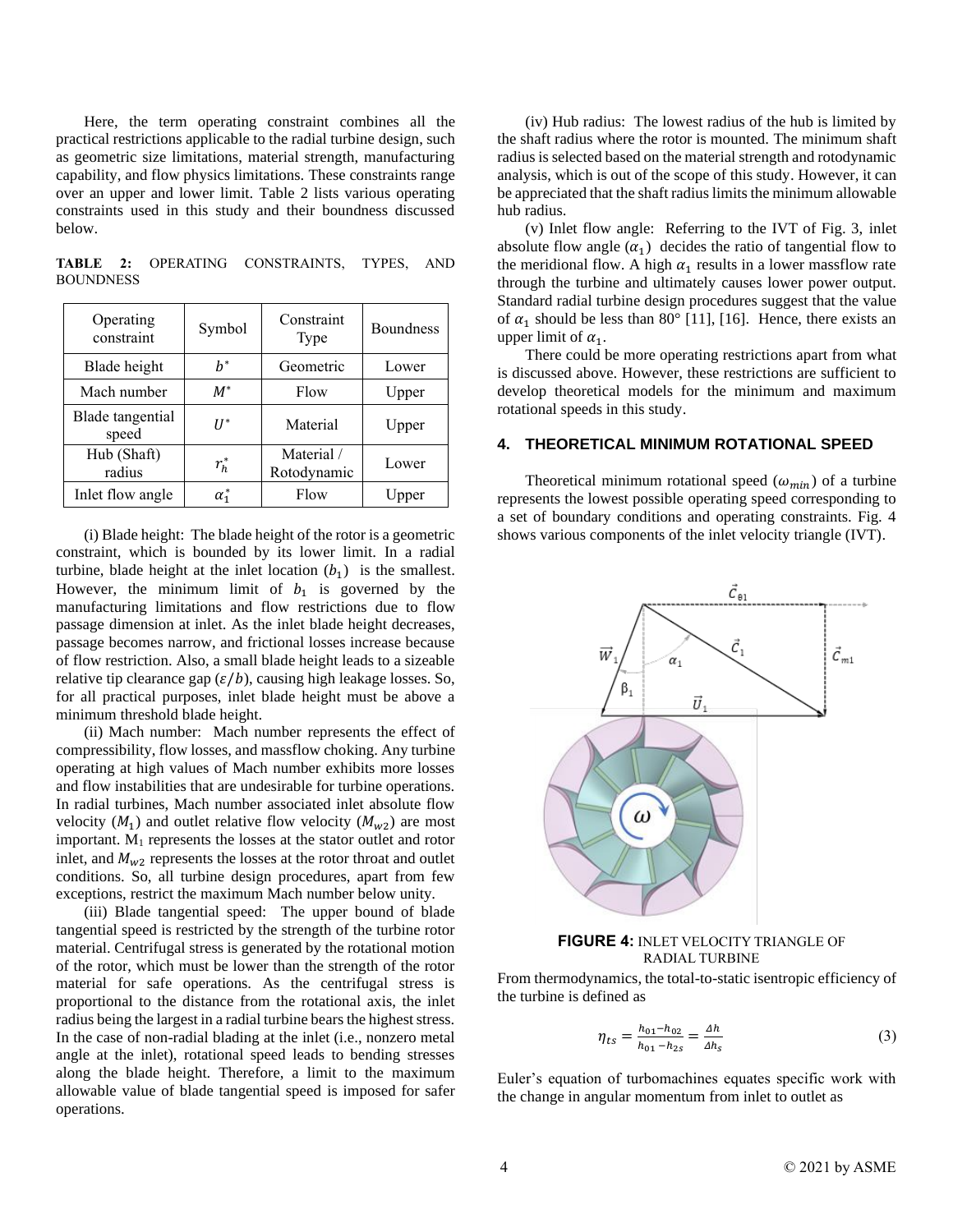$$
\Delta h = \vec{C}_{\theta 1} \vec{U}_1 - \vec{C}_{\theta 2} \vec{U}_2 \tag{4}
$$

In this study, flow at the turbine outlet is assumed to be pure axial  $(\vec{\mathcal{C}}_{\theta 2} = 0)$  which simplifies Eq. 4 as

$$
\Delta h = \vec{C}_{\theta 1} \vec{U}_1 \tag{5}
$$

From the IVT, the rotational speed is

$$
\omega = \frac{U_1}{r_1} \tag{6}
$$

and massflow rate at the rotor inlet is

$$
\dot{m} = 2\pi r_1 b_1 \rho_1 A_1 C_{m1} \tag{7}
$$

where,  $\rho_1$ ,  $r_1$  and  $b_1$  represents static density, rotor radius, and blade height at the inlet, respectively. Also, the inlet meridional velocity is

$$
C_{m1} = C_{\theta 1} \cot \alpha_1 \tag{8}
$$

The value of  $\rho_1$  in Eq. 7 depends on the inlet stagnation density  $(\rho_{01})$  and the inlet absolute velocity. The inlet stagnation density depends on known inlet boundary conditions, making the static density a function of absolute velocity.

$$
\rho_1 = \rho_1 \{C_1\} = \rho_1 \{M_1 a_1\} \tag{9}
$$

where,  $M_1$  and  $a_1$  are absolute flow Mach number and the speed of sound at the rotor inlet, respectively. Here, the curly bracket expresses the functional relationship of static density with Mach number and speed of sound. Now, combining Eqs. 3 to 9 shows the final form

$$
\omega = \frac{2\pi \rho_1 (M_1 a_1) b_1 \Delta h_s \eta_{ts} \cot \alpha_1}{m} \tag{10}
$$

Eq. 10 leads to the theoretical minimum speed  $(\omega_{min})$  if  $M_1$  and  $\alpha_1$  are at their maximum limits, and  $b_1$  is its minimum limit as per Table 2. The inlet radius of the rotor can be found combining Eqs. 3 to 10 as

$$
r_1 = \frac{m}{2\pi b_1 \rho_1 \{M_1 a_1\} M_1 a_1 \cos(a_1)}}\tag{11}
$$

Rotor inlet radius corresponding to the  $\omega_{min}$  denotes the maximum inlet radius  $(r_{1 max})$ , which can be found using the same conditions of  $M_1$ ,  $\alpha_1$  and  $b_1$  used to find  $\omega_{min}$ . Eqs. 10 and 11 are dependent on the speed of sound at the rotor inlet, which needs to be found iteratively. Fig. 5(a) shows the flow chart of the iterative algorithm used to solve Eqs. 10 and 11.

The above analysis shows that the theoretical minimum speed of a radial turbine depends only on the inlet velocity triangle (IVT). The effect of outlet velocity triangle (OVT) is eliminated by the assumption of pure axial flow at the rotor outlet. In practical cases, radial turbines are designed to have a small negative tangential velocity at the rotor outlet, which helps to recover the exit kinetic energy in the diffuser. So, the actual specific work would become larger than what is presented in Eq. 5, which would slightly increase the  $\omega_{min}$  of the rotor than what is presented in Eq. 10.



**FIGURE 5:** COMPUTATIONAL ALGOROTHM OF (a) THEORETICAL MIN. SPEED AND (b) THEORETICAL MAX. SPEED MODELS

# **5. THEORETICAL MAXIMUM ROTATIONAL SPEED**

Theoretical maximum rotational speed  $(\omega_{max})$  of a turbine represents the highest allowable operating speed corresponding to a set of boundary conditions and operating constraints.

Eq. 6 shows the rotational speed would be maximum corresponding to a maximum value of  $U_1$  and minimum value of  $r_1$ . The maximum value of  $U_1$  is an operating constraint as per Table 2, whereas the minimum value of  $r_1$  depends on both IVT and OVT parameters.

Referring to the meridional view in Fig. 3(b), a lower inlet radius entails increasing the inlet blade height to accommodate the same massflow rate. In the limiting case, inlet blade height would become equal to the inlet radius ( $r_{1 min} \ge b_1$ ), which puts a restriction to the lower limit to the inlet radius. On the other hand, the lower limit of the inlet radius is also restricted by the minimum outlet area required to accommodate mass outflow.

$$
\dot{m} = \pi \rho_2 (r_{2t}^2 - r_{2h}^2) C_2 \tag{12}
$$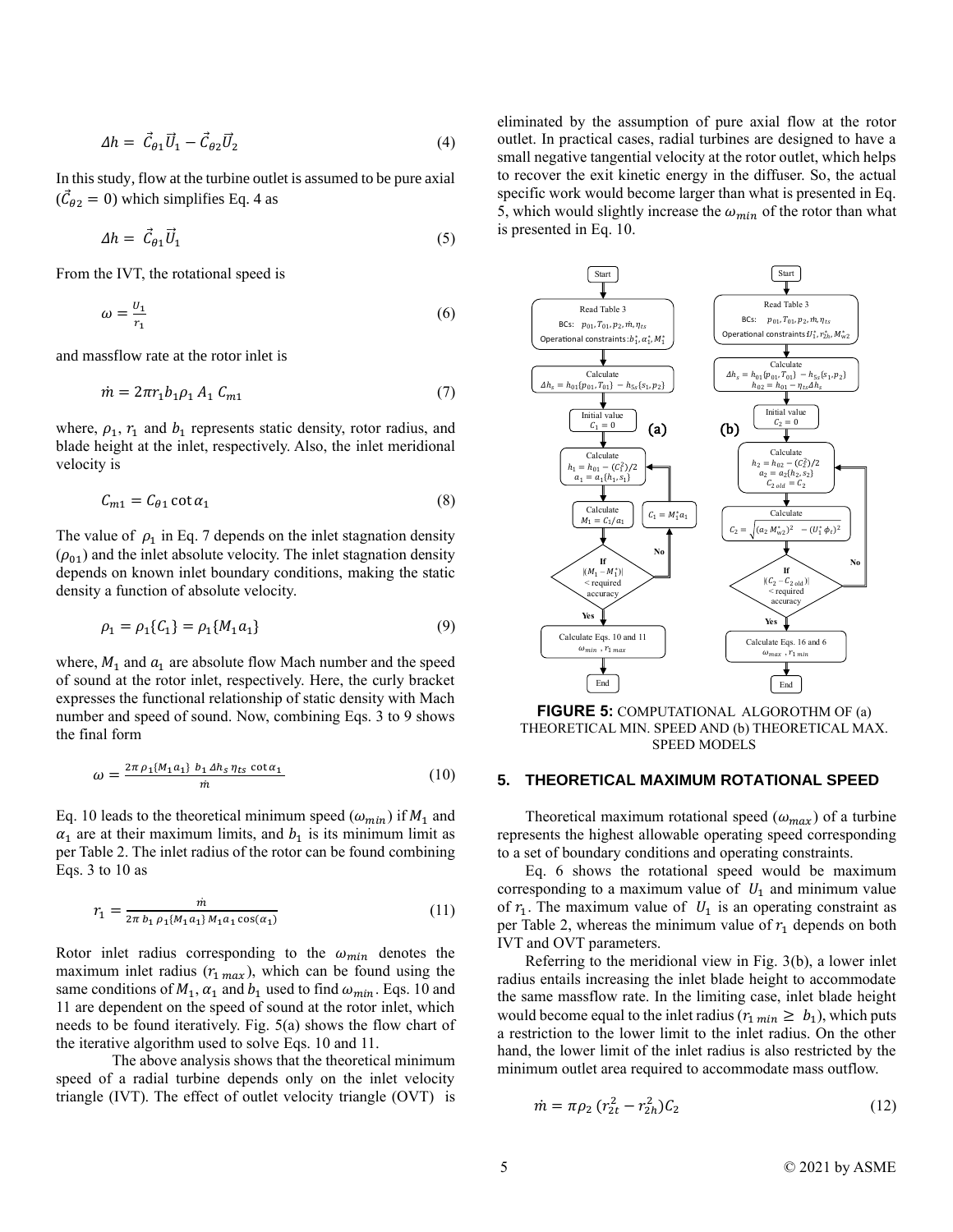In practice,  $r_{2t}$  must be smaller than  $r_1$ , and the minimum value of  $r_{2h}$  is an operating constraint, as mentioned in Table 2. Hence, the rotor outlet area decreases with the decrease of  $r_1$ . To accommodate the same massflow rate with a lower outlet area,  $\mathcal{C}_2$  must increase.



**FIGURE 6:** DISTRIBUTION OF OVT VELOCITY COMPONENTS ALONG THE OUTLET BLADE HEIGHT

Fig. 6 shows the outlet velocity triangles at the hub, mean, and tip locations assuming pure axial outlet. From the OVT at tip location  $C_2$  is

$$
C_2 = \sqrt{(W_{2t}^2 - U_{2t}^2)}
$$
\n(13)

Blade speed at the outlet rotor tip is

$$
U_{2t} = U_1 \frac{r_{2t}}{r_1} \tag{14}
$$

As  $W_{2t}$  is the largest velocity component of OVT, Mach number associated with  $W_{2t}$  represents the maximum Mach number at the rotor outlet.

$$
M_{2w} = \frac{w_{2t}}{a_2} \tag{15}
$$

So, the minimum value of the inlet rotor radius  $(r_{1 min})$  is also limited by the maximum value of  $M_{2w}$  which is an operating constraint, as mentioned in Table 2.

Now, combining Eqs. 6,  $12 - 15$ , the final form of maximum rotational speed is

$$
\omega = U_1 \sqrt{\frac{\pi (\phi_{2t}^2 - \phi_{2h}^2) \sqrt{(a_2^2 M_{2W}^2 - U_1^2 \phi_{2t}^2)} \rho_2 \{M_2 a_2\}}{m}}
$$
(16)

where, the non-dimensional radius ratio at the outlet hub and tip are

$$
\phi_h = \frac{r_{2h}}{r_1} \tag{17}
$$

$$
\phi_t = \frac{r_{2t}}{r_1} \tag{18}
$$

Eq. 16 gives the  $\omega_{max}$  of the rotor for various radius ratios when  $U_1$ ,  $M_{2w}$  and  $r_{2h}$  are at their limits as per Table 2. Notice, the equation is dependent  $a_2$ , which cannot be determined in advance, so an iterative approach is required to solve the equation. Fig. 5(b) shows the algorithm used to determine  $\omega_{max}$ and corresponding radii at the inlet and outlet (Here, outlet radius is algebraic mean of outlet tip and hub radii values).

### **6. RESULTS**

The theoretical models of  $\omega_{min}$  and  $\omega_{max}$  are demonstrated using two case studies.

|                |  | <b>TABLE 3: BCs AND OPERATING CONSTRAINTS FOR CASE</b> |  |
|----------------|--|--------------------------------------------------------|--|
| <b>STUDIES</b> |  |                                                        |  |

| Case                                         | 1          | $\mathfrak{D}$  |
|----------------------------------------------|------------|-----------------|
| Working fluid                                |            | CO <sub>2</sub> |
| Power output (kW)                            | 30         | 5000            |
| Inlet stagnation pressure, $p_{01}$ (bar)    | 144        | 205             |
| Inlet stagnation temperature, $T_{01}$ (°C)  | 220        | 550             |
| Outlet static pressure, $p_2$ (bar)          | 93         | 95              |
| Massflow rate, $\dot{m}$ (kg/s)              | 0.9        | 104             |
| Total-to-static efficiency, $\eta_{ts}$      |            | 0.85            |
| Max. inlet flow Mach number, $M_1^*$         | 0.6        | 0.8             |
| Max. outlet relative Mach number, $M_{w2}^*$ |            | 0.8             |
| Max. inlet absolute flow angle, $\alpha_1^*$ | $85^\circ$ | $80^{\circ}$    |
| Min. inlet blade height, $b_1^*$ (mm)        | 2          | 10              |
| Min. outlet hub radius, $r_{2h}^*$ (mm)      | 5          | 20              |
| Max. blade speed, $U_1^*$ (m/s)              |            | 400             |

Table 3 lists the cases and corresponding BCs and operating constraints for which the theoretical models are verified. Power output, boundary conditions, massflow rate, and operating constraints of two cases are selected widely different, which checks the applicability of these proposed theoretical models for a wide range of applications. Results of these models are verified with Axstream®[17], which is industry standard turbomachine modelling commercial software.

#### **6.1 Theoretical min. speed**

 $\omega_{min}$  is obtained by solving Eq. 10 for both the cases, and the results are presented in Fig. 7. Fig.  $7(a)$  and (b) show that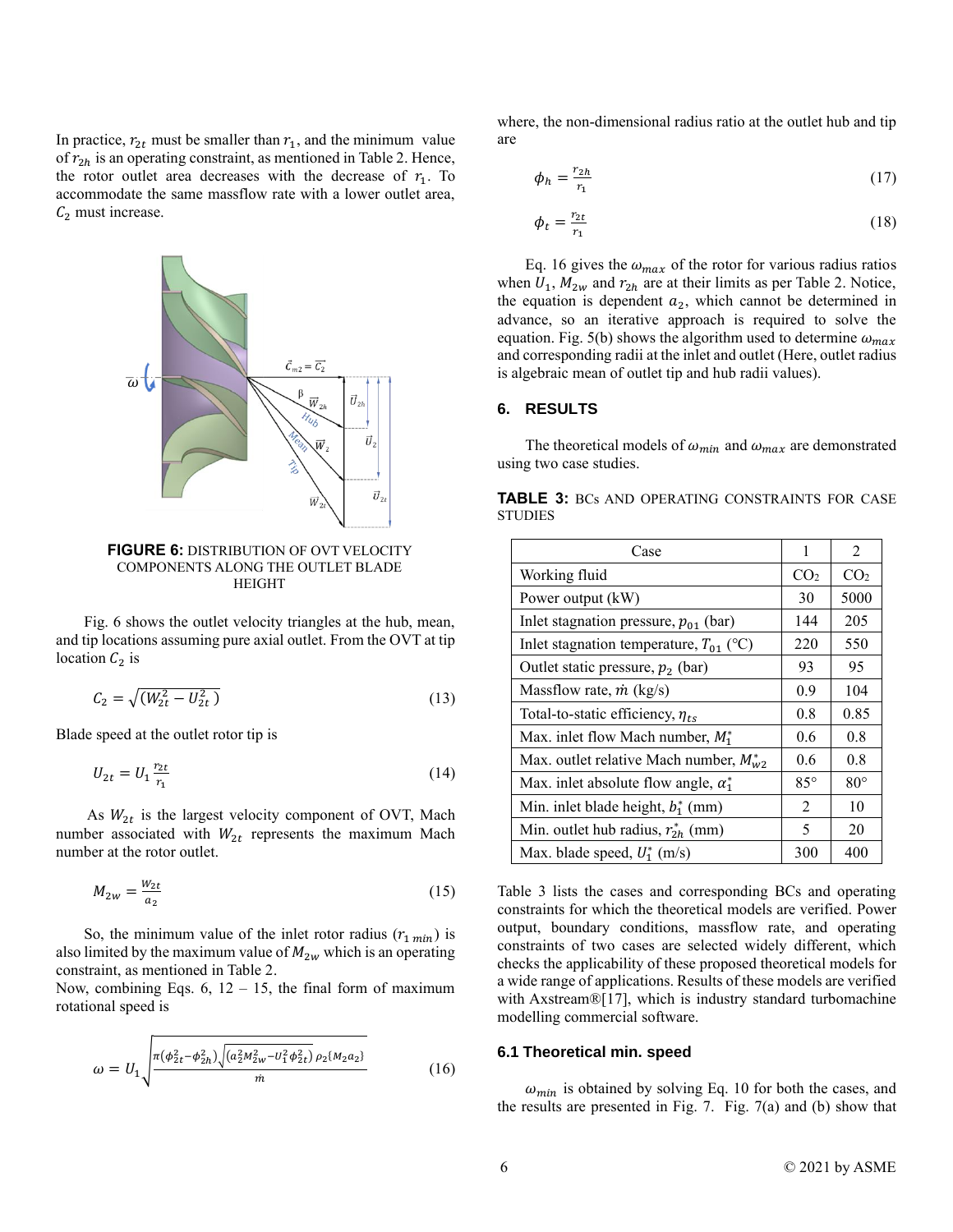$\omega_{min}$  is a function of total-to-static isentropic efficiency and inlet flow Mach number.  $\omega_{min}$  shows a linear proportional relation with total-to-static isentropic efficiency while showing an inverse relation with inlet flow Mach number.

Fig. 7(c) and (d) present the  $\omega_{min}$  and corresponding rotor inlet radius for various inlet flow angles and Mach numbers. The figures show a nonlinear relation between  $\omega_{min}$  and corresponding inlet radius, as per Eq. 11. The design point corresponding to cases 1 and 2, as per Table 3, are also shown using 'star' markers in the figures.

#### **6.2 Theoretical max. speed**

 $\omega_{max}$  is obtained by solving Eq. 16, and the results of both the cases are presented in Fig. 8. Left y-axis represents  $\omega_{max}$ , and the right y-axis shows inlet and outlet radii. The figure shows that the rotational speed of the turbine initially increases with tip radius ratio, then attains a maximum value and decreases after that. This behavior of  $\omega_{max}$  can be understood by examining Eq. 16. The tip radius ratio appears twice in the equation; the first one increases the  $\omega_{max}$  value while the second

one decreases it. Hence, the actual variation of  $\omega_{max}$  depends on the resultant effect of the  $\phi_t$ . Also, the value of  $\phi_t$  corresponding to  $\omega_{max}$  are different for each case, which is because of different BCs and operating constraints. The figures also show the variation of inlet and mean outlet radii of rotor corresponding to tip radius ratio. Rotor inlet radius attains a minimum at the same tip radius ratio where rotational speed attains the maximum.

These results are compared with the commercial software results in Table 4. The min. operating speeds obtained by the commercial tool are 9-13% higher than the theoretical  $\omega_{min}$ . The reason could be because the commercial software accounts for losses that are not included in the theoretical model. Also, the outlet flow was not precisely axial in the commercial design because of the hub-to-tip velocity variation.

In contrast, max. operating speeds obtained by the commercial software are 20-25% lower than the theoretical  $\omega_{max}$  model. The main reason for this high deviation could be because of the considerable exit energy losses due to the high specific speed design [18], apart from the reasons already mentioned for the  $\omega_{min}$  case. It can be concluded that because of



**FIGURE 7:** EFFECT OF  $\eta_{ts}$ ,  $M_1$ , AND  $\alpha_1$  ON THE VARIATION OF  $\omega_{min}$  AND  $r_{max}$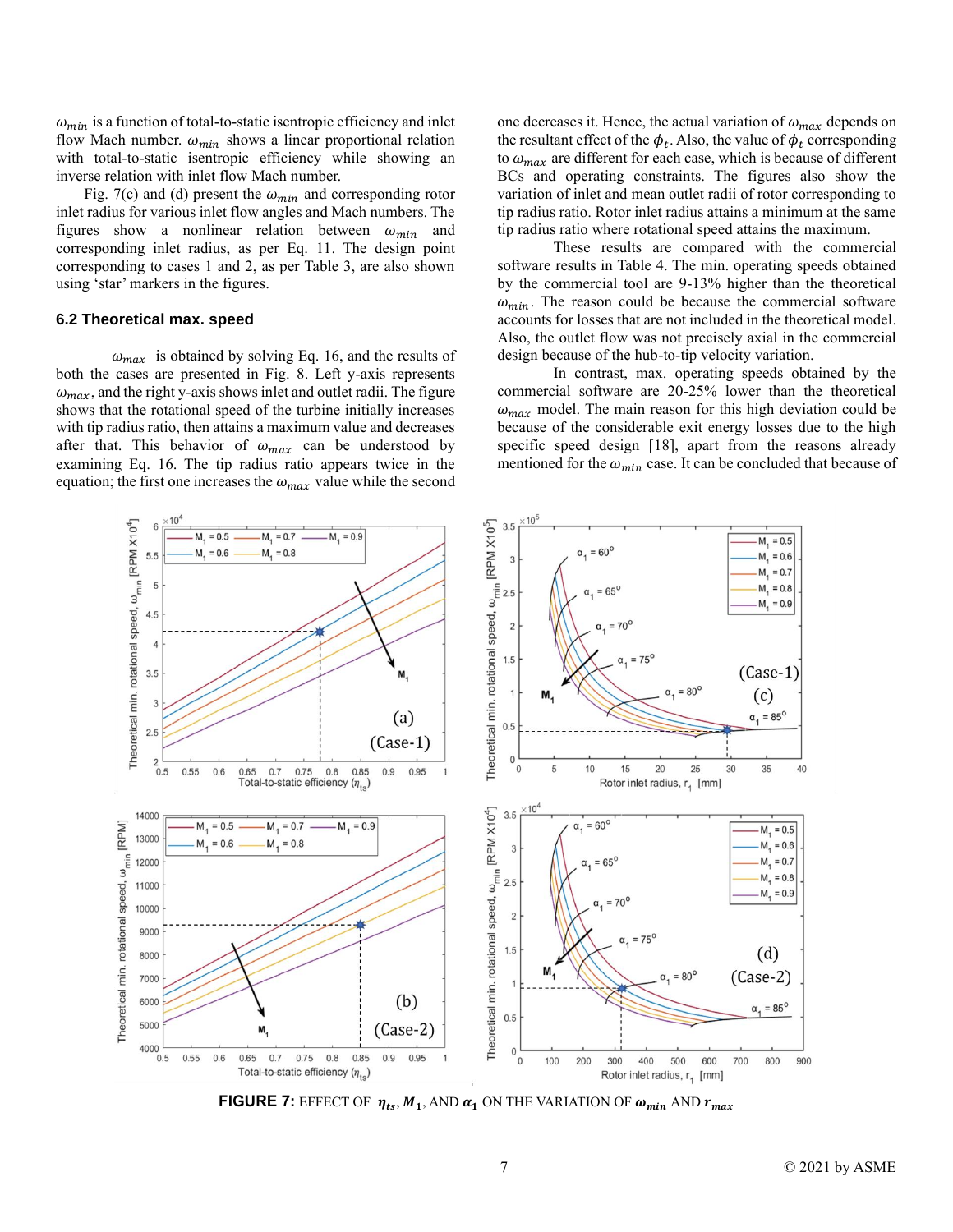the losses in the turbine, operating speed range shrinks than that of theoretical models.



**FIGURE 8:** VARIATION OF  $\omega_{max}$  AND CORRESPONDING  $r_1$  AND  $r_2$  ALONG VARIOUS  $\phi_t$  VALUES

Table 4: RESULT COMPARISON BETWEEN THEORETICAL MODELS AND COMMERCIAL SOFTWARE (Axstream®)

| Comparison              |                        | Case 1  | Case 2 |
|-------------------------|------------------------|---------|--------|
| $\omega_{min}$<br>(RPM) | Theoretical<br>model   | 42,500  | 9,300  |
|                         | Commercial<br>software | 49,000  | 10,250 |
| $\omega_{min}$<br>(RPM) | Theoretical<br>model   | 228,000 | 49,100 |
|                         | Commercial<br>software | 182,000 | 40,500 |

The results obtained from the theoretical models are plotted against Balje's Ns-Ds diagram in Fig. 9.  $\omega_{min}$  points appear in the top-left corner representing low  $N_s$  and high  $D_s$ . As  $\omega_{min}$  corresponds to  $r_{1 max}$ , that justifies the low  $N_s$  and high  $D_s$ 

values. In contrast,  $\omega_{max}$  points appear in the bottom-right corner representing high  $N_s$  and low  $D_s$  as  $\omega_{max}$  corresponds to  $r_{1\ min}.$ 



**FIGURE 9:** COMPARISON OF  $\omega_{min}$  AND  $\omega_{max}$  MODELS WITH BALJE'S Ns-Ds DIAGRAM FOR TWO CASES

This study was started to find the upper and lower speed limits of Fig. 2. These limits are obtained for the BCs listed in Table 1 and the variation of  $\omega_{min}$  and  $\omega_{max}$  are plotted in semilog scale in Fig. 10. The operating constraints used for this case are  $M^* = 0.8$ ,  $\alpha_1^* = 85^\circ$ ,  $b_1^* = 5$  mm,  $U_1^* = 400$  m/s,  $r_h^* =$  $10$  mm.



**FIGURE 10:** VARIATION OF  $\omega_{min}$  AND  $\omega_{max}$  FOR DIFFERENT POWER SCALES CORRESPONDING TO BCs IN TABLE 1

In this figure, region (a) represents the high specific speed design area, and region (b) represents the low specific speed region. The region between the  $\omega_{min}$  and  $\omega_{max}$  curves represent the possible speed regime where a turbine can be designed, and outside this area turbines cannot be designed.